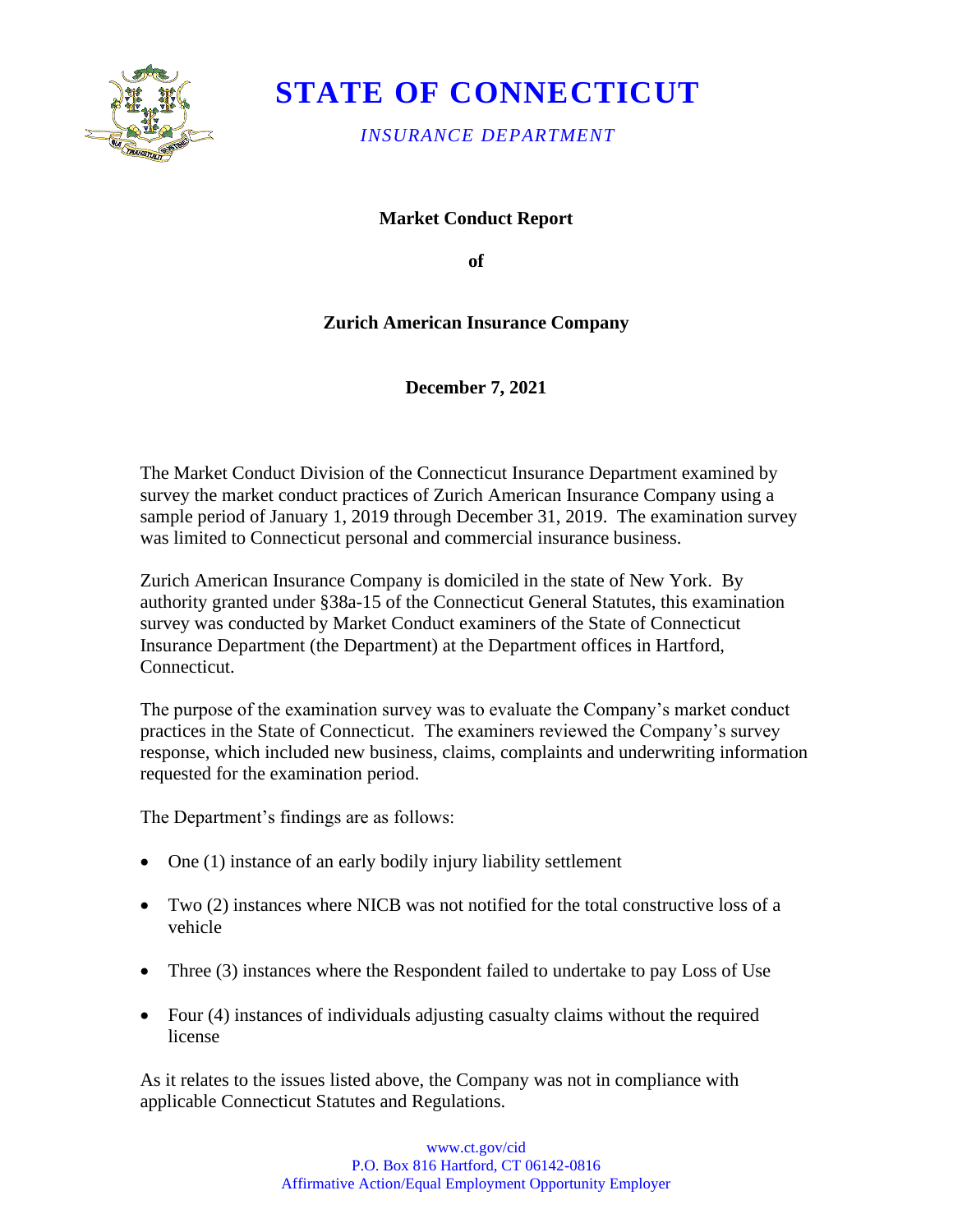

 **STATE OF CONNECTICUT** 

*INSURANCE DEPARTMENT* 

### IN THE MATTER OF: DOCKET MC 21-102 ZURICH AMERICAN INSURANCE COMPANY: ---------------------------------------------------------------------x

--------------------------------------------------------------------- x

## STIPULATION AND CONSENT ORDER

It is hereby stipulated and agreed between Zurich American Insurance Company and the State of Connecticut Insurance Department by and through Andrew N. Mais, Insurance Commissioner to wit:

#### I

WHEREAS, pursuant to a Market Conduct examination, the Insurance Commissioner alleges the following with respect to Zurich American Insurance Company:

- 1. Zurich American Insurance Company, hereinafter referred to as Respondent, is domiciled in the State of New York and is licensed to transact property and casualty insurance in the State of Connecticut. The NAIC company code number is 16535.
- 2. From January 15, 2021 through December 1, 2021, the Department conducted an examination of Respondent's market conduct practices in the State of Connecticut covering the period January 1, 2019 through December 31, 2019.
- 3. During the period under examination, Respondent failed to follow established practices and procedures to ensure compliance with statutory requirements resulting in instances of:
	- (a) One (1) early bodily injury liability settlement
	- (b) Two (2) instances where NICB was not notified for the total constructive loss of a vehicle
	- (c) Four (4) instances of individuals adjusting casualty claims without the required license
	- (d) Three (3) instances where the Respondent failed to undertake to pay loss of use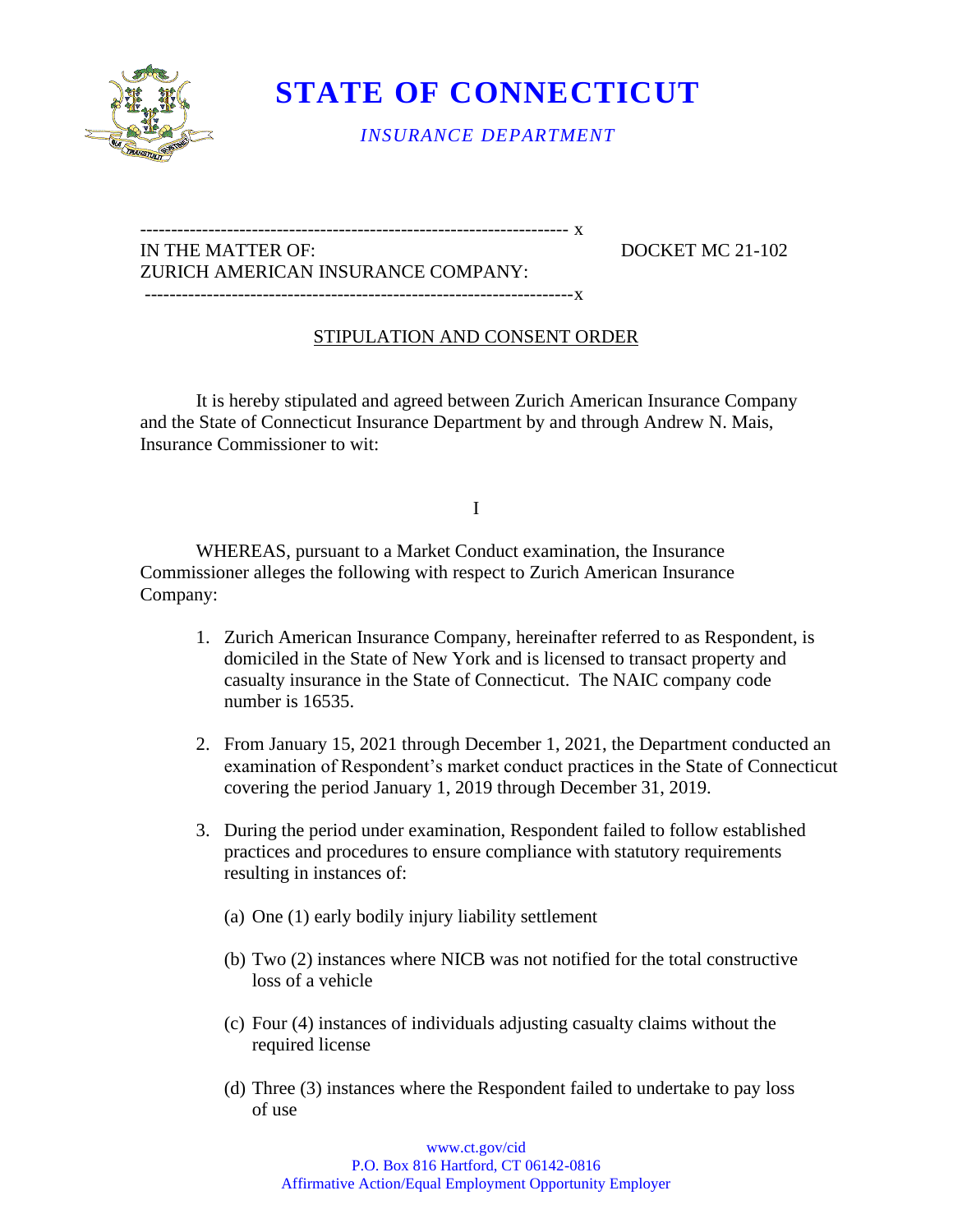4. The conduct described in paragraph three is in violation of Sections 38a-357, 38a-792 and 52-572 of the Connecticut General Statutes, and 38a-334-2(c) and 38a-334-5(a) of the Regulations of Connecticut State Agencies and constitutes cause for the imposition of a fine or other administrative penalty under Sections 38a-2 and 38a-41 of the Connecticut General Statutes.

II

- 1. WHEREAS, Respondent admits the allegations in paragraphs three and four of Article I of this Stipulation and Consent Order; and
- 2. WHEREAS, Respondent agrees to undertake a complete review of its practices and procedures, with respect to those areas of concern, as described in the Market Conduct Report and this Stipulation, so that those areas of concern are compliant with Connecticut Statutes; and
- 3. WHEREAS, Respondent agrees to provide the Insurance Commissioner with a full report of findings and a summary of actions taken to comply with the requirements of paragraph two of this Section within ninety (90) days of the date of this document; and
- 4. WHEREAS, Respondent agrees to pay a fine in the amount of \$12,000 for the violations described herein; and
- 5. WHEREAS, Respondent, being desirous of terminating administrative action without the necessity of a formal hearing or further litigation, does consent to the making of this Consent Order and voluntarily waives:
	- a. any right to notice and a hearing; and
	- b. any requirements that the Insurance Commissioner's decision contain a statement of findings of fact and conclusions of law; and
	- c. any and all rights to object to or challenge before the Insurance Commissioner or in any judicial proceeding any aspect, provision or requirement of this Stipulation

NOW THEREFORE, upon the consent of the parties, it is hereby ordered and adjudged:

- l. That the Insurance Commissioner has jurisdiction of the subject matter of this administrative proceeding.
- 2. That Respondent is fined the sum of Twelve Thousand Dollars (\$12,000) for the violations herein above described.

Zurich American Insurance Company

By:  $\sqrt{2c}$ 

(Representative of Insurance Company)